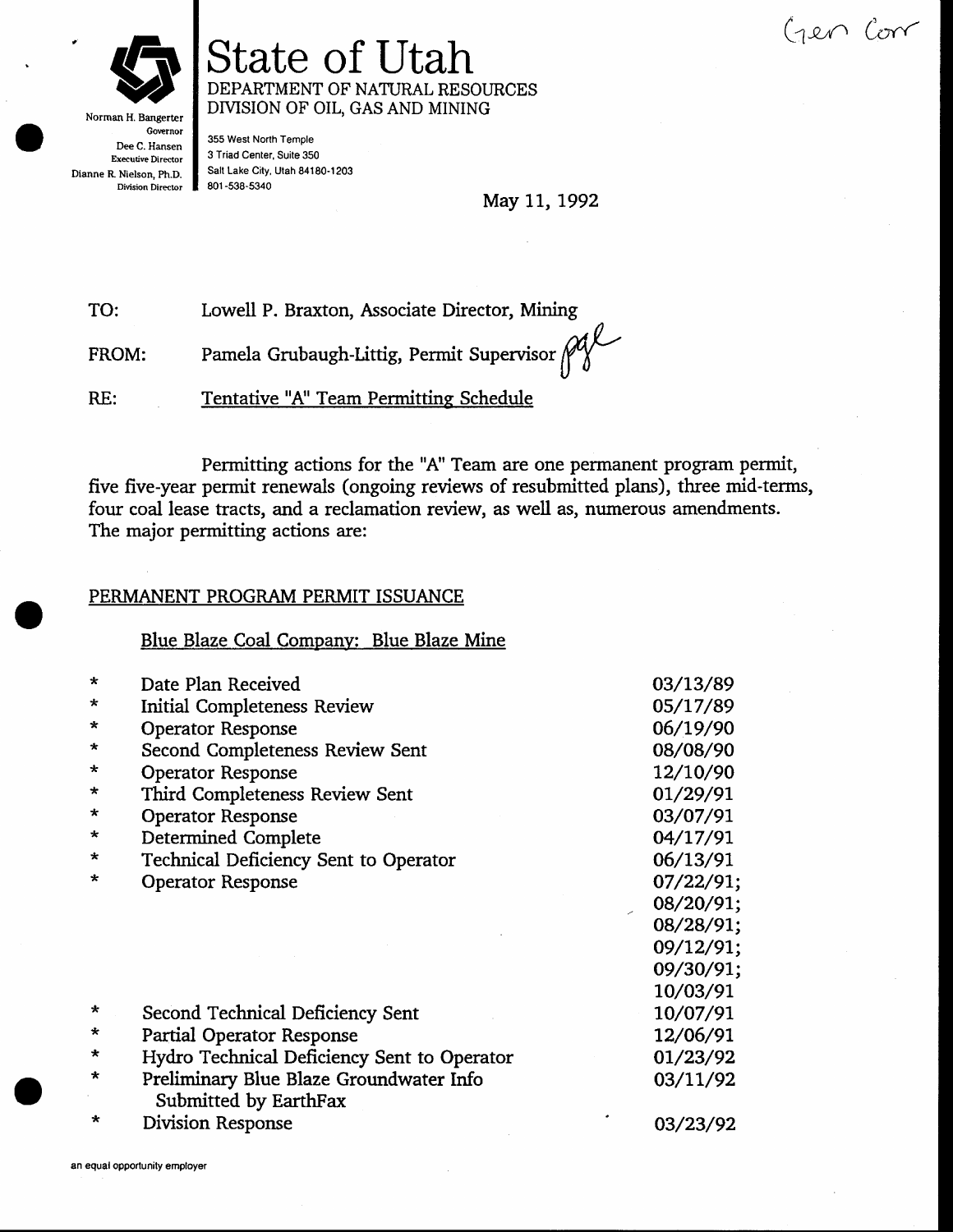Page 2 Tentative Schedule "A" Team May 12, 1992

## Blue Blaze Mine (Continued)

| $\star$ | EarthFax Resubmitted Groundwater Info             | 03/27/92 |
|---------|---------------------------------------------------|----------|
| $\star$ | Third Technical Deficiency Sent to Operator       | 04/15/92 |
| $\star$ | Operator Resubmits (EarthFax-Almost New Document) | 05/11/92 |
| $\star$ | <b>Prepare Technical Analysis</b>                 | 06/92    |
| $\star$ | Send Documents to Washington                      | 07/92    |
| $\star$ | <b>State Permit Issued</b>                        | 08/92    |
|         |                                                   |          |

### FIVE-YEAR RENEWALS

### PacifiCorp Electric: Des-Bee-Dove Mine

| $\star$ | Date Five Year Renewal Received                       | 04/27/90 |
|---------|-------------------------------------------------------|----------|
| $\ast$  | <b>Initial Completeness Review</b>                    | 06/25/90 |
| $\star$ | <b>Partial Operator Response</b>                      | 09/07/90 |
| *       | Cessation Order (CO #90-20-2-1) Issued Due to         |          |
|         | Lack of "Completeness" of Permit Renewal              | 09/20/90 |
| $\star$ | Operator Response to Initial                          |          |
|         | Completeness Review in Rewritten Format               | 09/27/90 |
| $\star$ | Determination of Completeness                         | 11/16/90 |
| $\star$ | Division Issues Technical Deficiencies                | 12/14/90 |
| $\star$ | Operator Response to Technical Deficiencies           | 02/07/91 |
| $\star$ | Operator Submits Additional Information               | 05/29/91 |
| $\star$ | Permit Renewed With Nine (9) Conditions               |          |
|         | CO $\#C90-20-2-1$ Is Terminated                       | 05/31/91 |
| $\star$ | Response to Nine (9) Conditions                       | 08/15/91 |
| $\star$ | Division Response to Conditions                       | 12/13/91 |
| $\star$ | <b>Operator Response</b>                              | 02/18/92 |
| *       | Division Response                                     | 03/26/92 |
| ∗       | Operator Response (+ Erosion Task Force App XVI)      | 04/24/92 |
| $\star$ | Def. Letter Sent (Need Complete and Adequate by 5/15) | 05/06/92 |
|         |                                                       |          |

### Co-Op Mining Companv: Bear Canvon Mine-

| $\star$ | Operator Submits Five-Year Renewal Application | 07/13/90 |
|---------|------------------------------------------------|----------|
| $\star$ | Division Issues Determination of Completeness  | 09/01/90 |
| $\star$ | Technical Deficiency Sent to Operator          | 09/19/90 |
| $\star$ | Formal Protest to Five-Year Renewal:           |          |
|         | Request for Informal Hearing                   | 10/10/90 |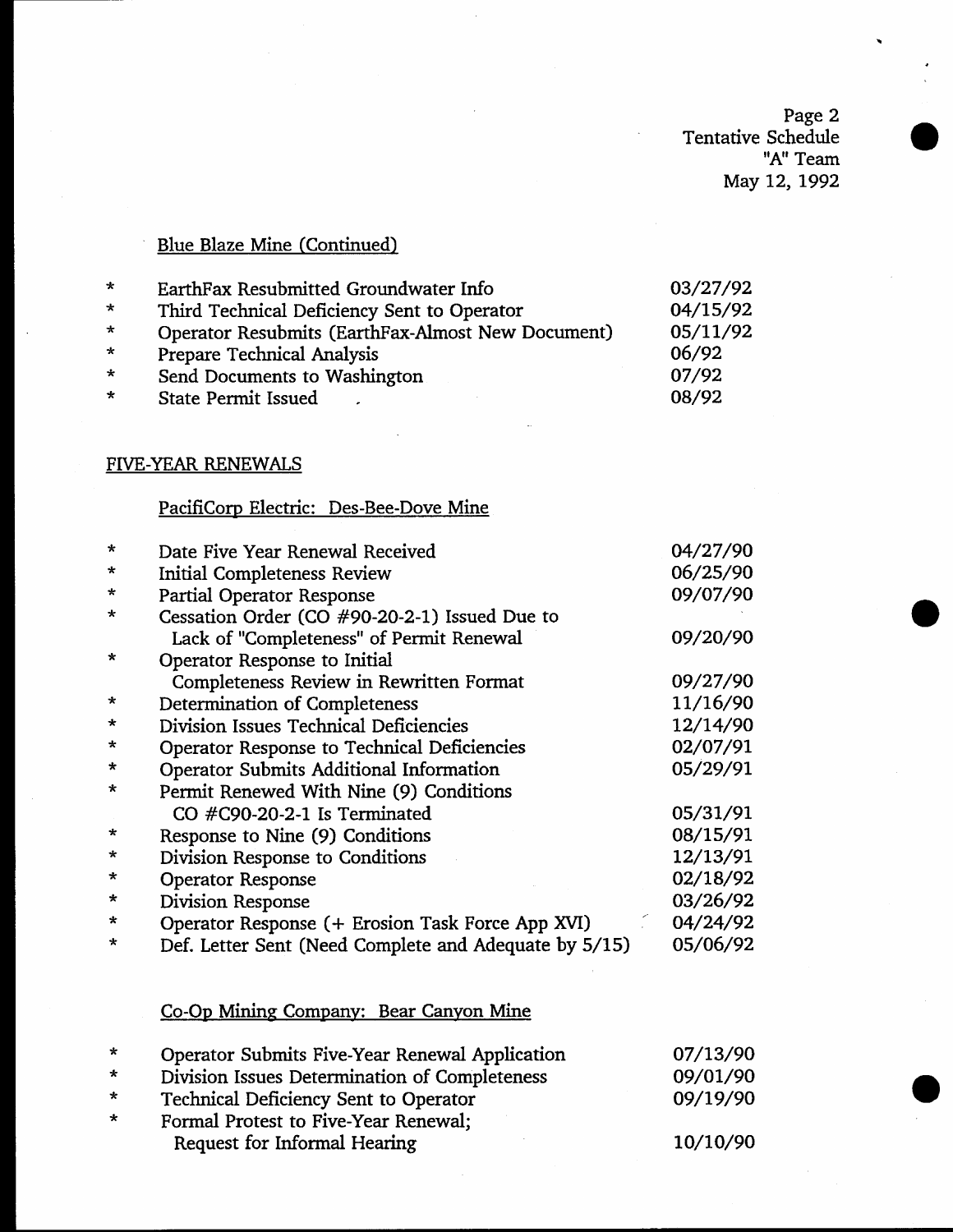Page 3<br>Tentative Schedule "A" Team May 11, 1992

## FIVE-YEAR RENEWALS (Continued)

# Bear Canyon Mine (Continued)

| *       | <b>Operator Response</b>                            | 10/19/90 |
|---------|-----------------------------------------------------|----------|
|         |                                                     | 10/22/90 |
|         |                                                     | 10/31/90 |
| *       | $CO$ #C90-26-1-1 Issued Due to Publication Problems | 11/02/90 |
| *       | NOV #N90-34-1-1 Issued Due to Need                  |          |
|         | for Updating Maps in Plan                           | 11/26/90 |
| *       | Division Order Issued Requesting 18 Permit Changes  | 11/27/90 |
| *       | Operator Submits Partial Response to Division Order | 01/21/91 |
| *       | <b>Operator Submits New Maps</b>                    | 02/25/91 |
| *       | Inadequacy of Maps Informally Given to Operator     | 03/21/91 |
| *       | <b>Operator Submits Revised Maps</b>                | 04/08/91 |
|         |                                                     | 04/22/91 |
| *       | Operator Submits Partial Response to                |          |
|         | Division Order (NOV #N91-20-1-1)                    | 04/24/91 |
| $\star$ | Hindrance Violation Issued Due to                   |          |
|         | Failure to Submit All Information to Division Order | 04/26/91 |
| *       | <b>Updated Maps and Plans Submitted</b>             | 05/03/91 |
|         |                                                     | 05/17/91 |
| *       | Permit Renewed                                      | 05/20/91 |
| $\star$ | More Information Re: The Division                   |          |
|         | Order is Submitted by Operator                      | 05/24/91 |
| *       | Technical Review of Division Order Completed        |          |
|         | (NOV Terminated)                                    | 09/03/91 |
| *       | More Division Order Information Submitted           | 12/30/91 |
|         |                                                     |          |
|         | Sunnyside Coal Company: Sunnyside Mine              |          |
| *       | <b>Operator Submits Five-Year Renewal</b>           |          |
|         | Application in New Format                           | 10/09/90 |
| *       | <b>Division Issues Completeness</b>                 | 11/20/90 |
| *       | Permit Successively Renewed                         | 01/20/91 |
| *       | <b>Overall Field Review</b>                         | 07/10/91 |
| $\star$ | Division Continues Review of New                    |          |
|         | <b>Format Application</b>                           | 12/91    |
| *       | <b>Completeness Document Sent</b>                   | 02/07/92 |
| *       | <b>Operator Response Due</b>                        | 03/31/92 |
| *       | <b>Extension Granted</b>                            | 05/15/92 |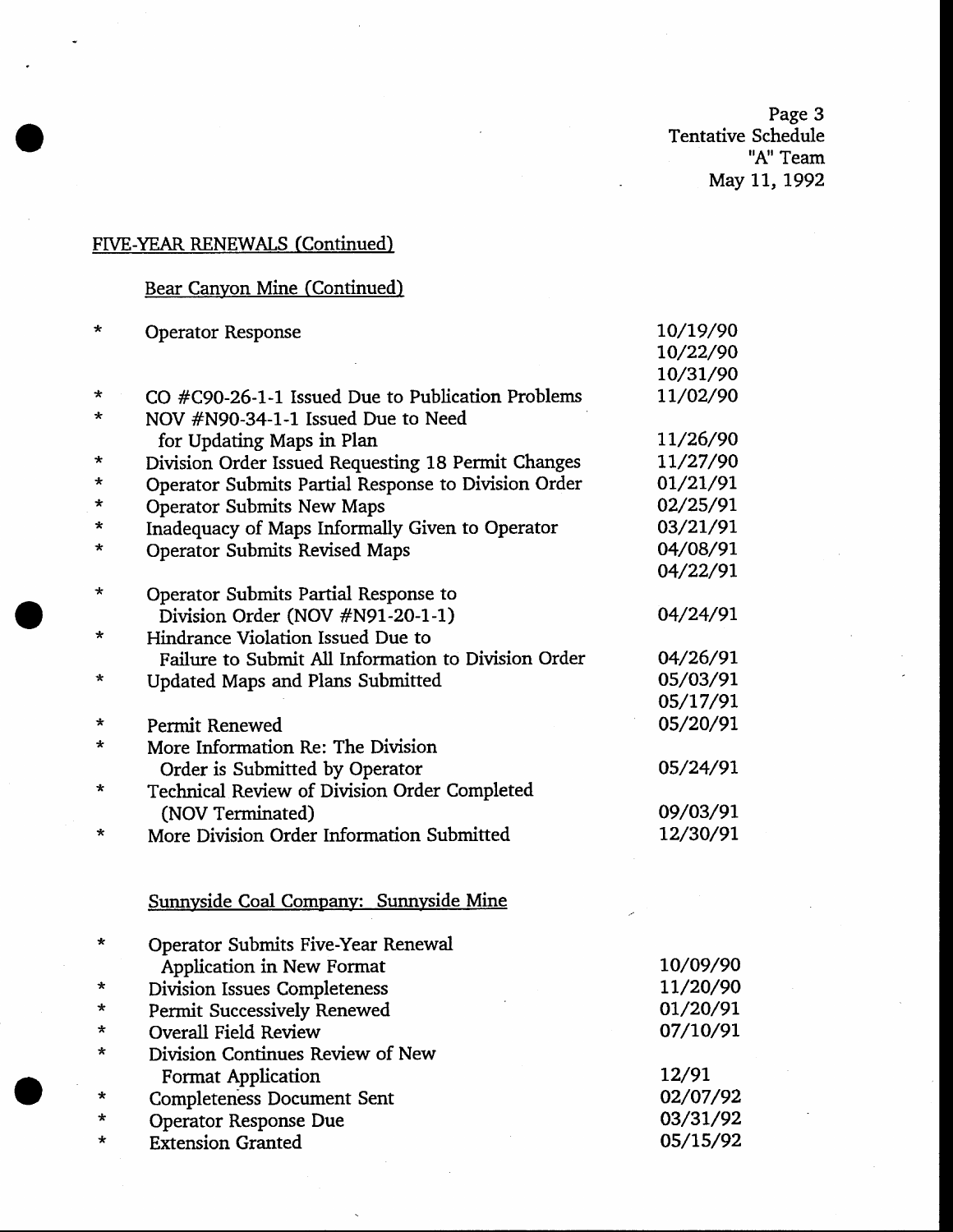Page 4 Tentative Schedule "A" Team May 11, 1992

## PacifiCorp Electric: Deer Creek Mine

| $\star$ | Operator Submits Five-Year Renewal                       |          |
|---------|----------------------------------------------------------|----------|
|         | Application in New Format                                | 10/09/90 |
| $\star$ | Division Issues Completeness on Old Application          | 12/07/90 |
| $\star$ | Permit Successively Renewed on Old Application           | 02/07/91 |
| $\star$ | Operator Submitted Updated Legal & Financial Information | 01/15/92 |
| $\star$ | Operator Submits "Rosetta Stone" to Decipher             |          |
|         | Approved Plan to Reformatted Plan                        | 03/16/92 |
| $\star$ | <b>Review Sent</b>                                       | 04/15/92 |
| $\star$ | Response Due                                             | 05/15/92 |

# Beaver Creek Coal Company: Gordon Creek #3 and #6 Mine

| $\star$ | Five-Year Renewal Application Submitted              | 09/05/91 |
|---------|------------------------------------------------------|----------|
| $\star$ | Determined Complete                                  | 09/11/91 |
| $\star$ | CO #C91-20-1-1 Issued (Modified to 9/20/91)          | 09/12/91 |
| $\star$ | <b>Technical Deficiencies Issued</b>                 | 09/13/91 |
| $\star$ | Permit Expires                                       | 09/19/91 |
| $\star$ | Permit Renewed (CO Terminated) with Three Conditions | 11/12/91 |
| $\star$ | Operator Submits Responses to Conditions             | 12/12/91 |
| $\star$ | <b>Conditions Approved</b>                           | 02/25/92 |

## Hidden Valley Coal: Hidden Valley Mine

|         | Five-Year Renewal Application Submitted | 09/25/91 |
|---------|-----------------------------------------|----------|
| $\star$ | Determination of Completeness           | 10/22/91 |
| $\star$ | Permit Renewed                          | 01/30/92 |

### Cyprus-Plateau Mining Company: Star Point Mine (In Conjunction with Castle Valley Ridge Lease Tract)

| $\star$ | <b>Operator Submitted</b>                   | 09/17/91 |
|---------|---------------------------------------------|----------|
| $\star$ | Determined Renewal Complete                 | 11/27/91 |
| $\star$ | Permit Renewed for Current Permit Area Only | 01/28/92 |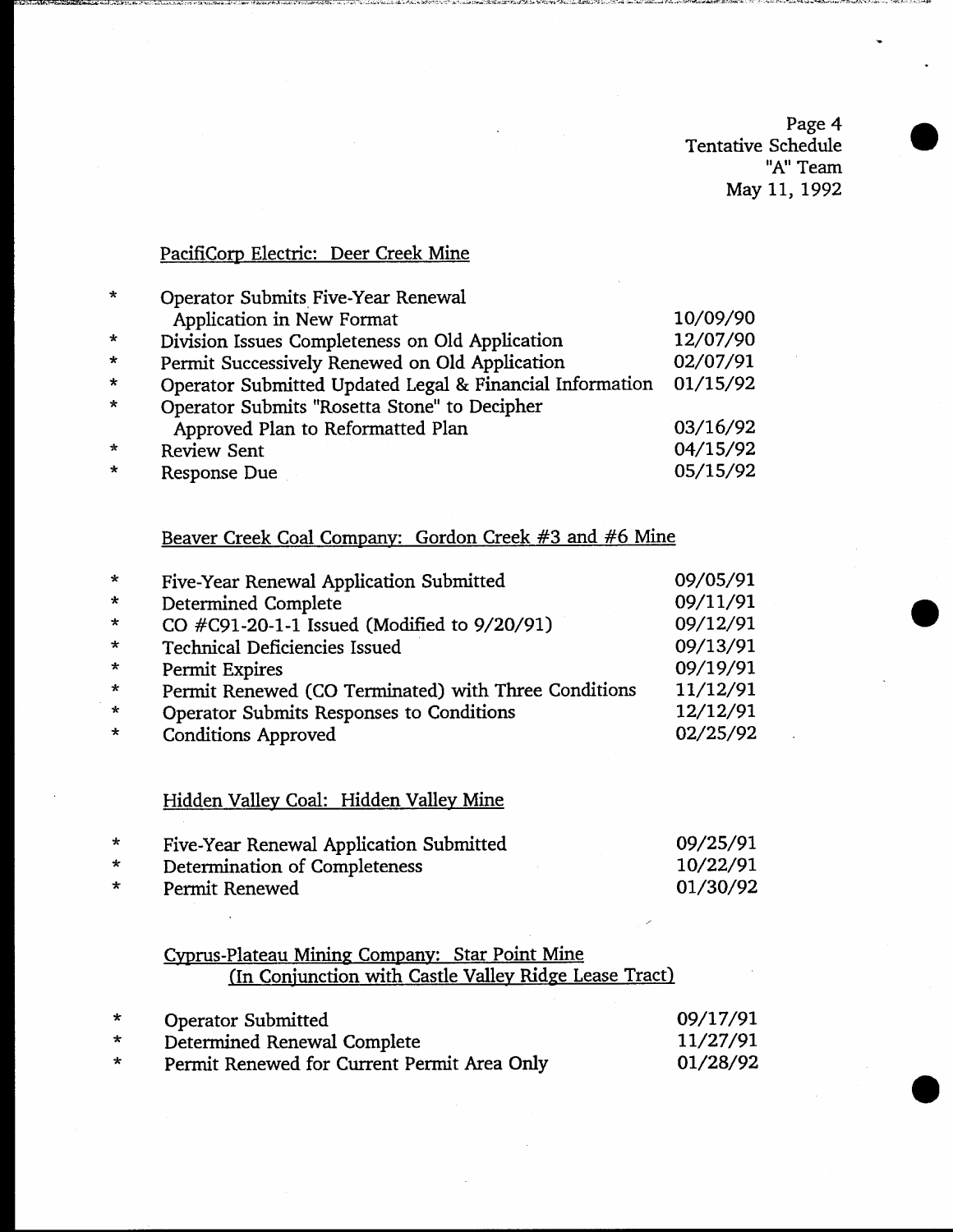Page 5 Tentative Schedule "A" Team May 11, 1992

#### **MID-TERM REVIEWS**

- \* Wildcat Loadout - Begin July 1991 Letter Sent O9/L6/91 to Commence Mid-Term Completed December 4, 1991
- \* C.V. Spur - Begin September 1991 Letter Sent 09/17/91 to Commence Mid-Term Letter Sent O2/O4/92 Response Received 04/15/92 Review Due O5/2O/92
- \* Cottonwood/Wilberg Begin September 1991 Letter Sent 09/17/91 to Commence Mid-Term Letter Sent O2/O4/92 Response Due 03/06/92 (Extended to 03/20/92) Received 03/25/92 Review Due 05/13/92
- \* Gordon Creek #2, #7 & #S Done 02/26/92
- Trail Mountain - Begin June 1992 Due August 1992

#### LEASE TRACTS

### Bear Canyon Lease Tract \* Division Received<br>\* Initial Completeness Review Issued to Operator<br>\* Other Agency Comments Sent to Operator<br>\* Operator Response<br>\* Ecchnical Deficiency Sent to Operator<br>\* Partial Operator Response<br>\* Informal Hearing<br>\* Res 12/21/89 03/01/90 06/11/90 07/13/90 09/2s/90 12/04/90 oL/02/91 02/05/91 os/20/9r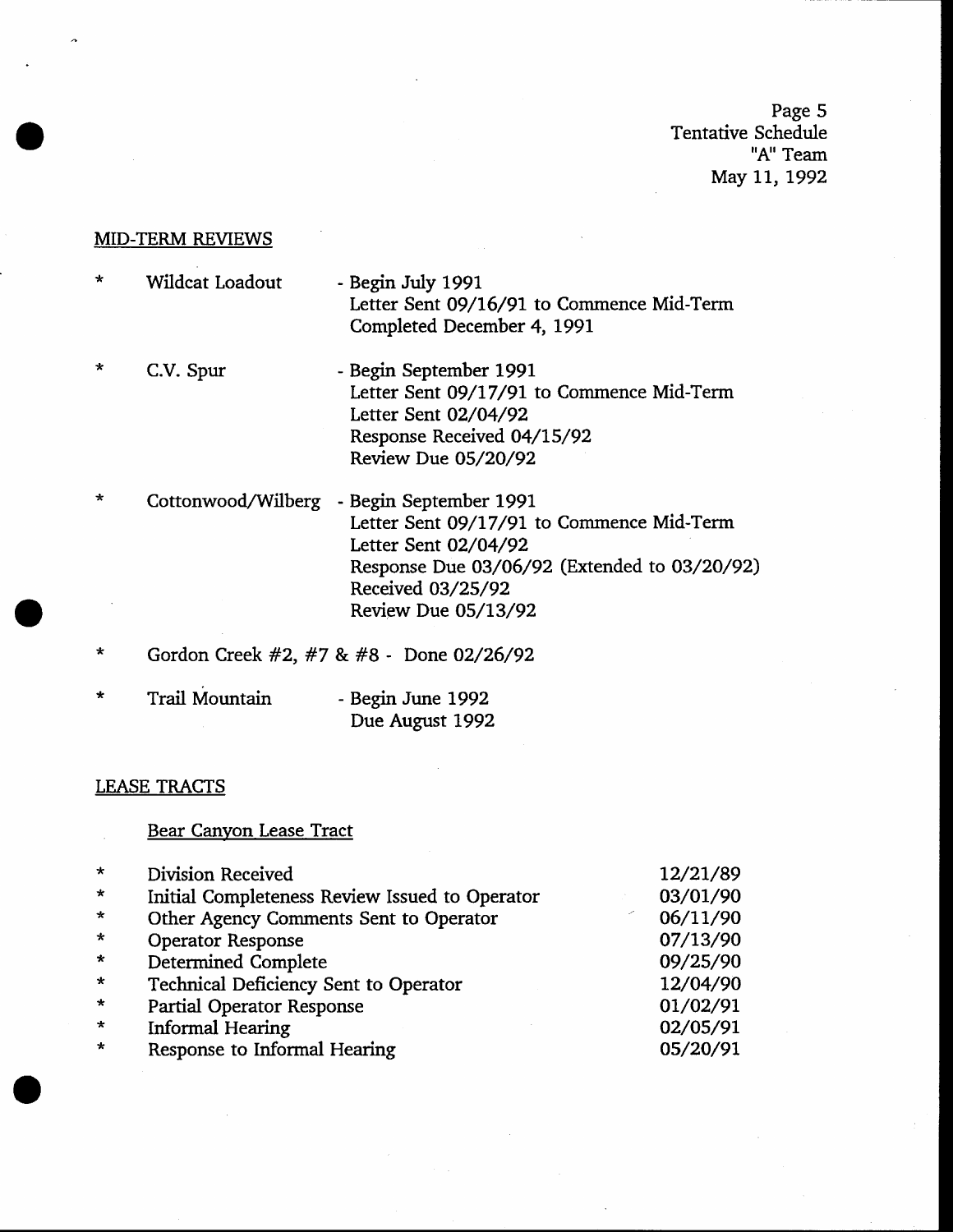Page 6 Tentative Schedule "A" Team May 11, 1992

## **LEASE TRACTS (Continued)**

# Bear Canyon Lease Tract (Continued)

- \*\*Technical Analysis  $\pmb{\star}$
- Document Sent to Washington  $\star$
- **State Permit Issued**  $\star$ 
	- \*\* Co-Op Mining Company drilled underground monitoring three (3) holes. Consultant report forthcoming. The Federal Lease Tract Addition is delayed indefinitely.

### Rilda Canyon (Deer Creek Mine)

| $\star$ | Division Received                         | 02/12/90 |
|---------|-------------------------------------------|----------|
| $\star$ | <b>Initial Completeness Review</b>        |          |
|         | (with other agency comments)              | 05/23/90 |
| $\star$ | Partial Operator Response (hydro missing) | 10/15/90 |
| $\star$ | <b>PHC Information Sent</b>               | 05/01/91 |
| $\star$ | Second Operator Response Sent to Division | 12/26/91 |
| $\star$ | PHC Review Sent to Operator               | 02/10/92 |
| $\star$ | PHC Partial Operator Response             | 02/26/92 |
| $\ast$  | <b>Update Request of Plan Sent</b>        | 03/06/92 |
| $\star$ | Operator Response (PHC)                   | 03/25/92 |
| $\star$ | <b>Operator Update Response</b>           | 05/15/92 |
| $\star$ | <b>Completeness Review</b>                | 06/92    |
| $\star$ | Determined Complete                       | 07/92    |
| $\ast$  | <b>Technical Analysis</b>                 | 08/92    |
| $\star$ | Sent to Washington                        | 09/92    |
| $\star$ | <b>State Permit Issued</b>                | 09/92    |

### Castle Valley Ridge Lease Tract-Star Point-In Conjunction with Five-Year Renewal

| $*$     | <b>Division Receives</b>                 | 09/17/91 |
|---------|------------------------------------------|----------|
| $\star$ | <b>Division Reviews for Completeness</b> |          |
|         | Issues ICR/TD                            | 05/20/92 |
| $\star$ | PHC Update Due                           | 05/15/92 |